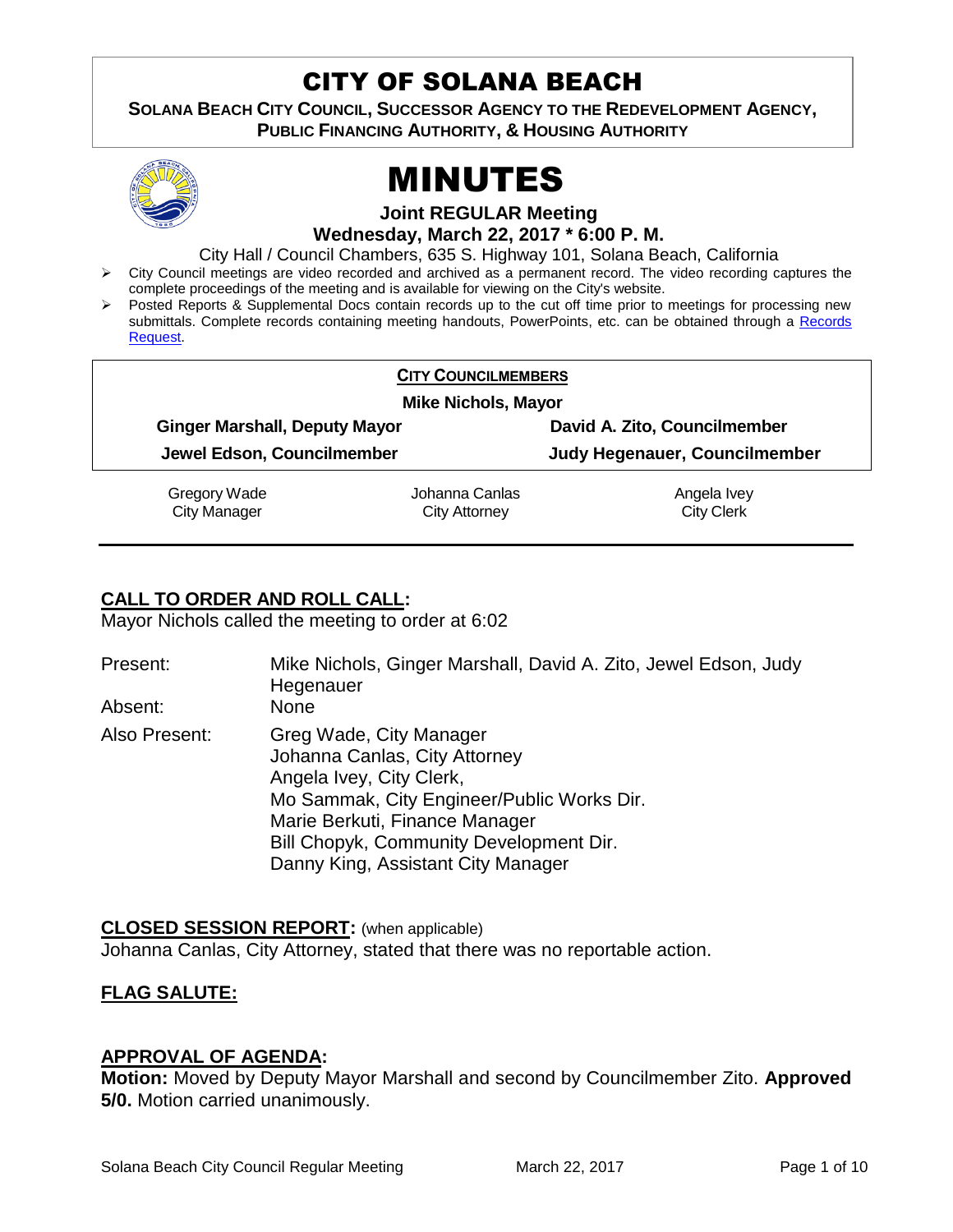**PRESENTATIONS:** Ceremonial items that do not contain in-depth discussion and no action/direction.

Stevens Avenue Update

Mo Sammak, Public Works/Engineering Dir., presented a PowerPoint (on file) reviewing the project status.

Council and Staff discussed communications from business owners regarding construction disruption specifically about one property's driveway which had been resolved, that the property owner was informed about the plan, that a lack of coordination between the contractor and Santa Fe Christian School regarding the storm drain had been managed, that bike lanes would be going in on both sides of the street and a portion of the corridor would have a buffer bike lane which would be separated by parked cars which was a preference of the bike community, and that all bike lanes would be stripped lanes and not physical barriers.

#### **ORAL COMMUNICATIONS:**

This portion of the agenda provides an opportunity for members of the public to address the City Council on items relating to City business and not appearing on today's agenda by submitting a speaker slip (located on the back table) to the City Clerk. Comments relating to items on this evening's agenda are taken at the time the items are heard. Pursuant to the Brown Act, no action shall be taken by the City Council on public comment items. Council may refer items to the City Manager for placement on a future agenda. The maximum time allotted for each presentation is THREE MINUTES (SBMC 2.04.190). Please be aware of the timer light on the Council Dais.

Johnny Chou stated that he was the District 12 President for California Parks and Recreation Society which had a mission of advancing the Park and Recreation profession through education, networking, resources and advocacy, that their awards program recognized outstanding achievements of agencies in San Diego and Imperial Counties and presented Mayor Nichols an achievement award for the La Colonial Park Veterans Honor courtyard.

Mayor Nichols accepted the award and stated that it was a special project which honored Veterans, a place where Memorial Day celebrations were held, and that the community contributed to the courtyard by purchasing donation tiles.

#### Cindy Clemmons and Michele Stribling

Cindy Clemmons stated that she was a Board member of the Civic and Historical Society and Michele Stribling was the President, that they were presenting a check for \$2,000 to the Coastal Community Foundation for developing the skate park in La Colonia Park.

Mayor Nichols said that the check was appreciated, that there was a lot of excitement with many donations and community involvement, that the Civic and Historical Society was the longest standing organization in Solana Beach.

Cindy Clemmons also stated that the Civic and Historical Society and the Friends of the Library were offering two \$1,000 scholarships towards graduating seniors or returning continuing education students that lived in or attended school in Solana Beach and that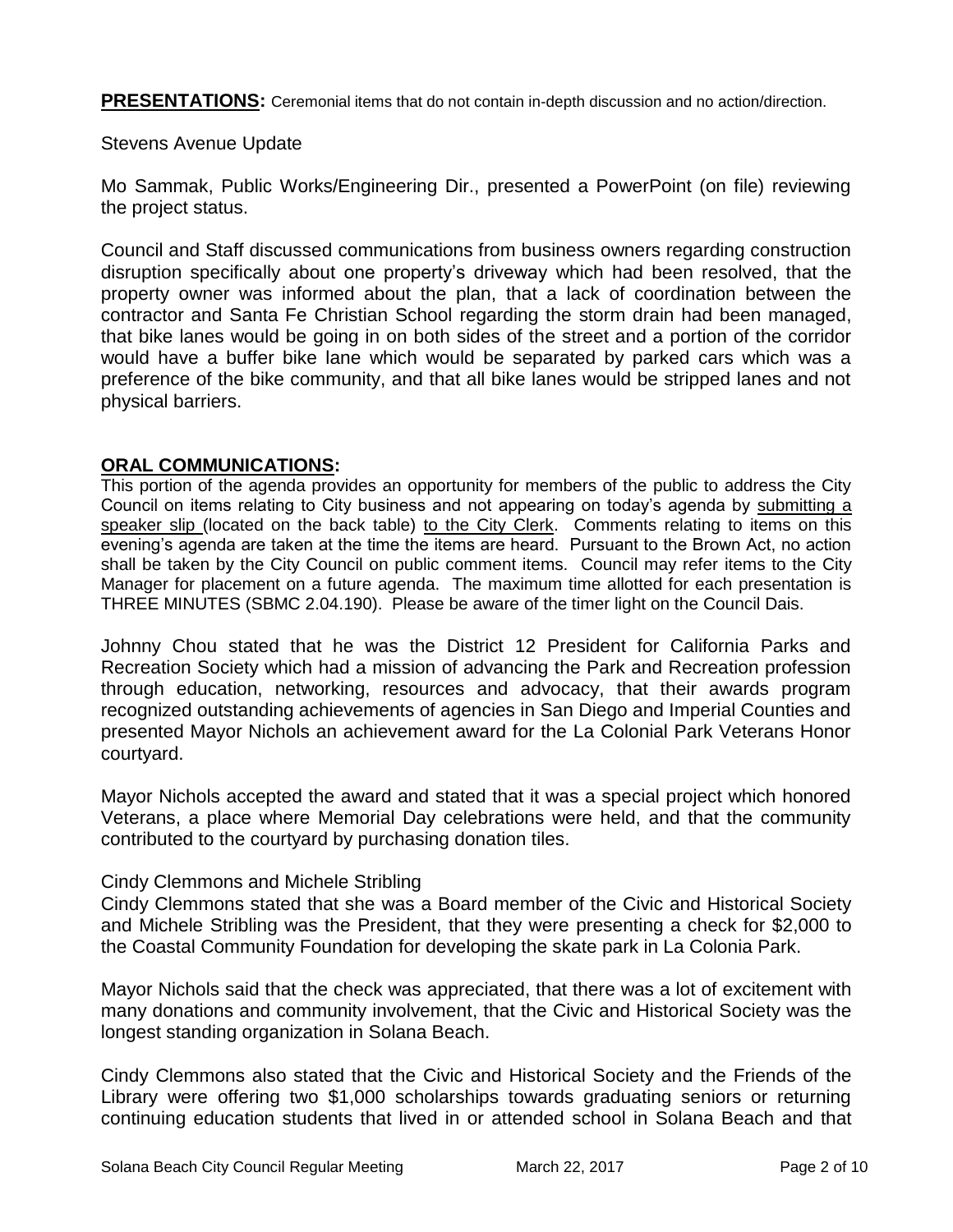more information was at the High School counseling offices, the library, and the Civic and Historical Society and Friends of the Library websites, and the deadline to apply was April 30, 2017.

Kristine Schindler stated that she had lived in Solana Beach for over 15 years, that she had sent an email thanking the City for the efforts made to the community walk audit on Lomas Santa Fe, that it was well done, City Staff was well represented, there was a wonderful turnout, and she was speaking on behalf of *bikewalksolana* to encourage and educate others for more active transportation. She announced that, on behalf of the Clean and Green, this Saturday was Earth Hour held 8:30 p.m.-9:30 p.m., which would be held around the world, with the purpose to pause and think about doing something different and change daily habits to contribute towards environmental sustainability.

Council and Staff discussed that the walk audit would provide high level concepts and that there would be another community outreach effort, that anyone who had participated would be invited and that it would be Eblast and placed on the City's website.

## **COUNCIL COMMUNITY ANNOUNCEMENTS / COMMENTARY:**

*An opportunity for City Council to make brief announcements or report on their activities. These items are not agendized for official City business with no action or substantive discussion.* 

## **A. CONSENT CALENDAR:** (Action Items) (A.1. - A.6.)

Items listed on the Consent Calendar are to be acted in a single action of the City Council unless pulled for discussion. Any member of the public may address the City Council on an item of concern by submitting to the City Clerk a speaker slip (located on the back table) before the Consent Calendar is addressed. Those items removed from the Consent Calendar by a member of the Council will be trailed to the end of the agenda, while Consent Calendar items removed by the public will be discussed immediately after approval of the Consent Calendar.

## **A.1. Minutes of the City Council.**

#### Recommendation: That the City Council

#### 1. Approve the Minutes of the City Council Meetings held February 22, 2017.

#### [Item A.1. Report \(click here\)](https://solanabeach.govoffice3.com/vertical/Sites/%7B840804C2-F869-4904-9AE3-720581350CE7%7D/uploads/Item_A.1._Report_(Click_here)_3-22-17_(3).pdf)

*Posted Reports & Supplemental Docs contain records up to the cut off time, prior to the start of the meeting, for processing new submittals. The final official record containing handouts, PowerPoints, etc. can be obtained through a Records Request to the City Clerk's Office.*

#### **Motion:** Moved by Deputy Mayor Zito and second by Councilmember Marshall. **Approved 5/0.** Motion carried unanimously.

#### **A.2. Register Of Demands.** (File 0300-30)

#### Recommendation: That the City Council

#### 1. Ratify the list of demands for February 18, 2017 through March 3, 2017.

#### [Item A.2. Report \(click here\)](https://solanabeach.govoffice3.com/vertical/Sites/%7B840804C2-F869-4904-9AE3-720581350CE7%7D/uploads/Item_A.2._Report_(Click_here)_3-22-17.PDF)

*Posted Reports & Supplemental Docs contain records up to the cut off time, prior to the start of the meeting, for processing new submittals. The final official record containing handouts, PowerPoints, etc. can be obtained through a Records Request to the City Clerk's Office.*

#### **Motion:** Moved by Deputy Mayor Zito and second by Councilmember Marshall. **Approved 5/0.** Motion carried unanimously.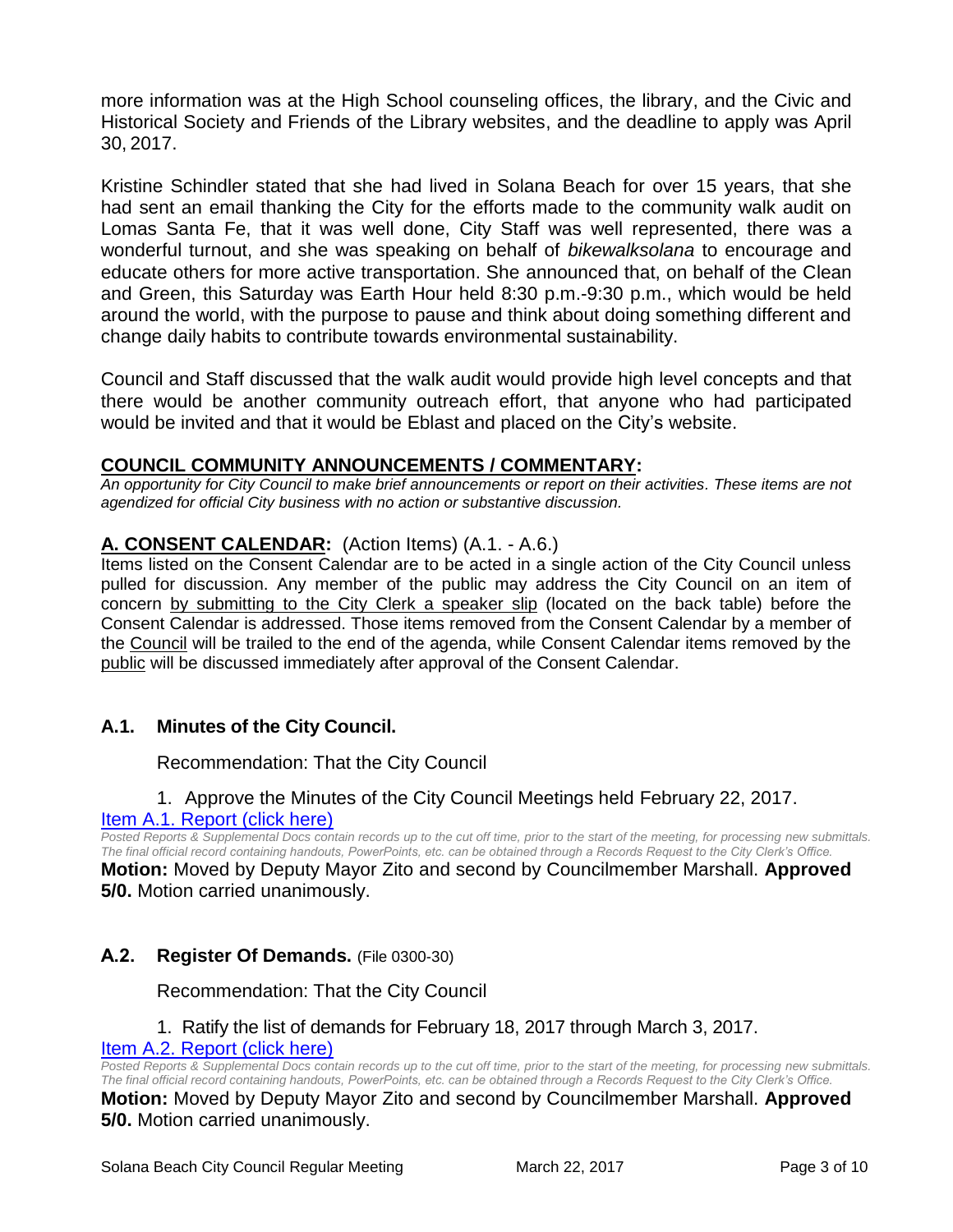## **A.3. General Fund Adopted Budget for Fiscal Year 2016-2017 Changes.** (File 0330-30)

Recommendation: That the City Council

1. Receive the report listing changes made to the Fiscal Year 2016-2017 General Fund Adopted Budget.

#### [Item A.3. Report \(click here\)](https://solanabeach.govoffice3.com/vertical/Sites/%7B840804C2-F869-4904-9AE3-720581350CE7%7D/uploads/Item_A.3._Report_(Click_here)_3-22-17.PDF)

*Posted Reports & Supplemental Docs contain records up to the cut off time, prior to the start of the meeting, for processing new submittals. The final official record containing handouts, PowerPoints, etc. can be obtained through a Records Request to the City Clerk's Office.*

**Motion:** Moved by Deputy Mayor Zito and second by Councilmember Marshall. **Approved 5/0.** Motion carried unanimously.

#### **A.4. Administrative Policy No. 16 – Anti-Harassment Policy and Complaint Resolution Procedures.** (File 0180-05)

Recommendation: That the City Council

1. Approve **Resolution 2017-042** adopting the updated Administrative Policy No. 16 – Anti-Harassment Policy and Complaint Resolution Policy and authorizing the City Manager to make any subsequent changes to the Policy.

#### [Item A.4. Report \(click here\)](https://solanabeach.govoffice3.com/vertical/Sites/%7B840804C2-F869-4904-9AE3-720581350CE7%7D/uploads/Item_A.4._Report_(Click_here)_3-22-17.PDF)

*Posted Reports & Supplemental Docs contain records up to the cut off time, prior to the start of the meeting, for processing new submittals. The final official record containing handouts, PowerPoints, etc. can be obtained through a Records Request to the City Clerk's Office.* **Motion:** Moved by Deputy Mayor Zito and second by Councilmember Marshall. **Approved 5/0.** Motion carried unanimously.

## **A.5. Underground Utility District along Glenmont, Canyon, Mar Vista, Marview and Rawl.** (File 1010-90)

Recommendation: That the City Council

1. Adopt **Resolution 2017-039**, approving the payment of \$44,679 from the City's share of CPUC Rule 20A funds in seed money to cover the design costs for the preparation of preliminary plans and preliminary cost estimate by SDG&E for the Glenmont Avenue Underground Utility District that would include all of the properties along Glenmont Avenue, Rawl Place, Mar Vista Drive and some of the properties along Canyon Drive, Marview Drive and Marview Lane.

#### Item A.5. [Report \(click here\)](https://solanabeach.govoffice3.com/vertical/Sites/%7B840804C2-F869-4904-9AE3-720581350CE7%7D/uploads/Item_A.5._Report_(Click_here)_3-22-17.PDF)

*Posted Reports & Supplemental Docs contain records up to the cut off time, prior to the start of the meeting, for processing new submittals. The final official record containing handouts, PowerPoints, etc. can be obtained through a Records Request to the City Clerk's Office.*

**Motion:** Moved by Deputy Mayor Zito and second by Councilmember Marshall. **Approved 5/0.** Motion carried unanimously.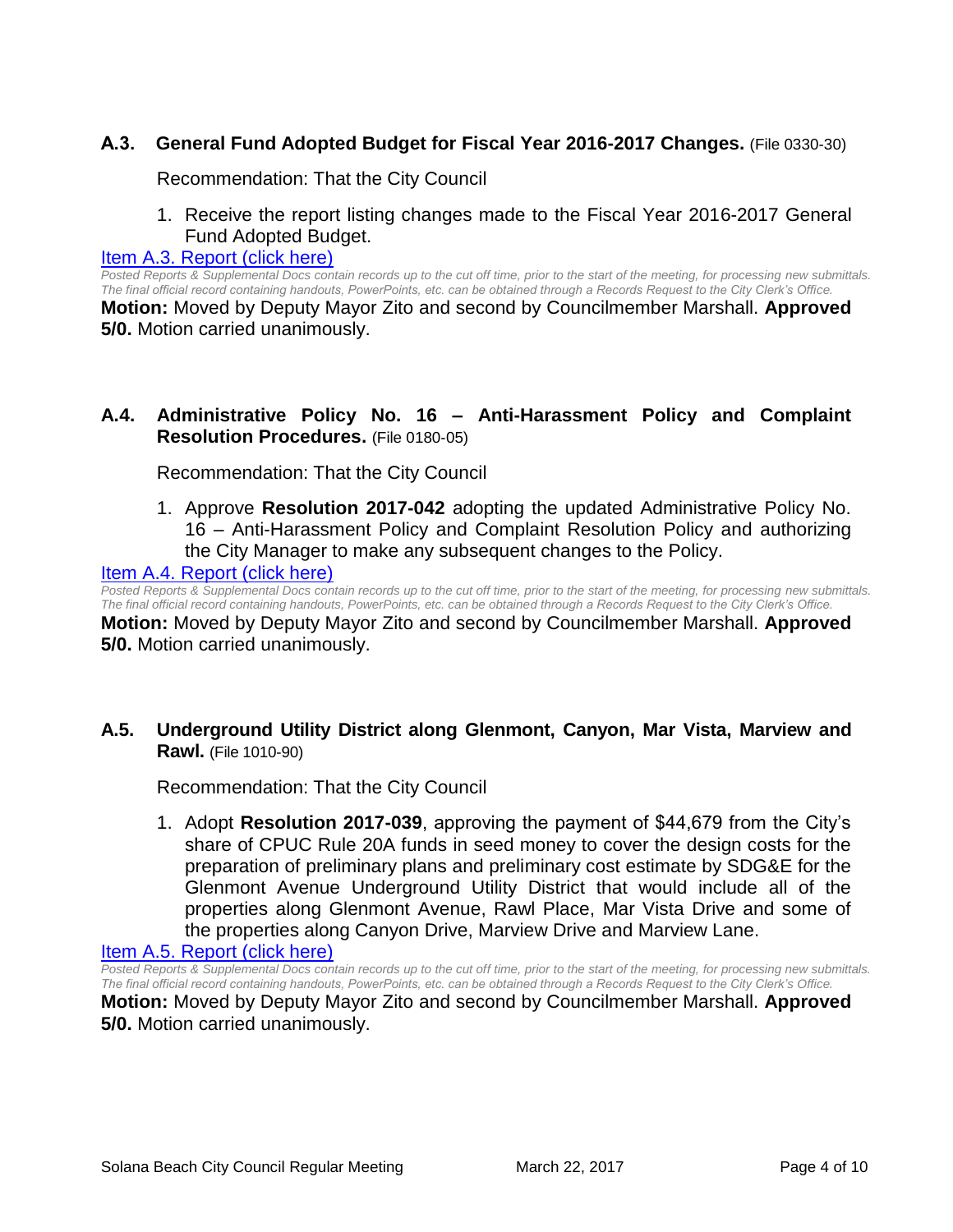#### **A.6. Claims Procedures Administrative Policy No. 27 Amendment.** (File 0180-05)

Recommendation: That the City Council

1. Adopt **Resolution 2017-036** amending Administrative Policy No. 27 – Claims Procedures and authorizing the City Manager to make any subsequent changes to the Policy

This item was removed from the agenda.

## **A.7. AB (Assembly Bill) 805 Letter of Opposition**

#### [Item A.7. Report \(click here\)](https://solanabeach.govoffice3.com/vertical/Sites/%7B840804C2-F869-4904-9AE3-720581350CE7%7D/uploads/Item_A.7._Report_(Click_here)_3-22-17.pdf)

*Posted Reports & Supplemental Docs contain records up to the cut off time, prior to the start of the meeting, for processing new submittals. The final official record containing handouts, PowerPoints, etc. can be obtained through a Records Request to the City Clerk's Office.* **Motion:** Moved by Deputy Mayor Zito and second by Councilmember Marshall. **Approved 5/0.** Motion carried unanimously.

## **C. STAFF REPORTS**: (C.1.)

*Submit speaker slips to the City Clerk.*

#### **C.1. Skate Park at La Colonia Park Design Contract.** (File 0720-30)

Recommendation: That the City Council

#### 1. Adopt **Resolution 2017-045**

- a. Authorizing the City Manager to execute a Professional Services Agreement, in the amount of \$91,000, with Van Dyke Landscape Architects for design and construction support of the Skate Park at La Colonia Park.
- b. Appropriating \$91,000 in the City CIP fund to the Skate Park at La Colonia Park project from the Reserve in the City CIP fund set aside for the Skate Park element of the Master Plan.
- c. Authorizing the City Treasurer to amend the FY 2016/17 Adopted Budget accordingly.

#### [Item C.1. Report \(click here\)](https://solanabeach.govoffice3.com/vertical/Sites/%7B840804C2-F869-4904-9AE3-720581350CE7%7D/uploads/Item_C.1._Report_(Click_here)_3-22-17.PDF)

*Posted Reports & Supplemental Docs contain records up to the cut off time, prior to the start of the meeting, for processing new submittals. The final official record containing handouts, PowerPoints, etc. can be obtained through a Records Request to the City Clerk's Office.*

Greg Wade, City Manager, presented a PowerPoint (on file) and stated that there would be two community outreach efforts and that the intention was to create what was expected for a state of the art park.

Linda Swindell (time donated by Steve Ostrow) thanked council for expediting the project, and made clarifications on the bid stating that it was going to include the whole northern portion from the skate park all the way through the basketball court. She asked if the breakdown of costs for the basketball court part could be provided which would benefit their funding efforts.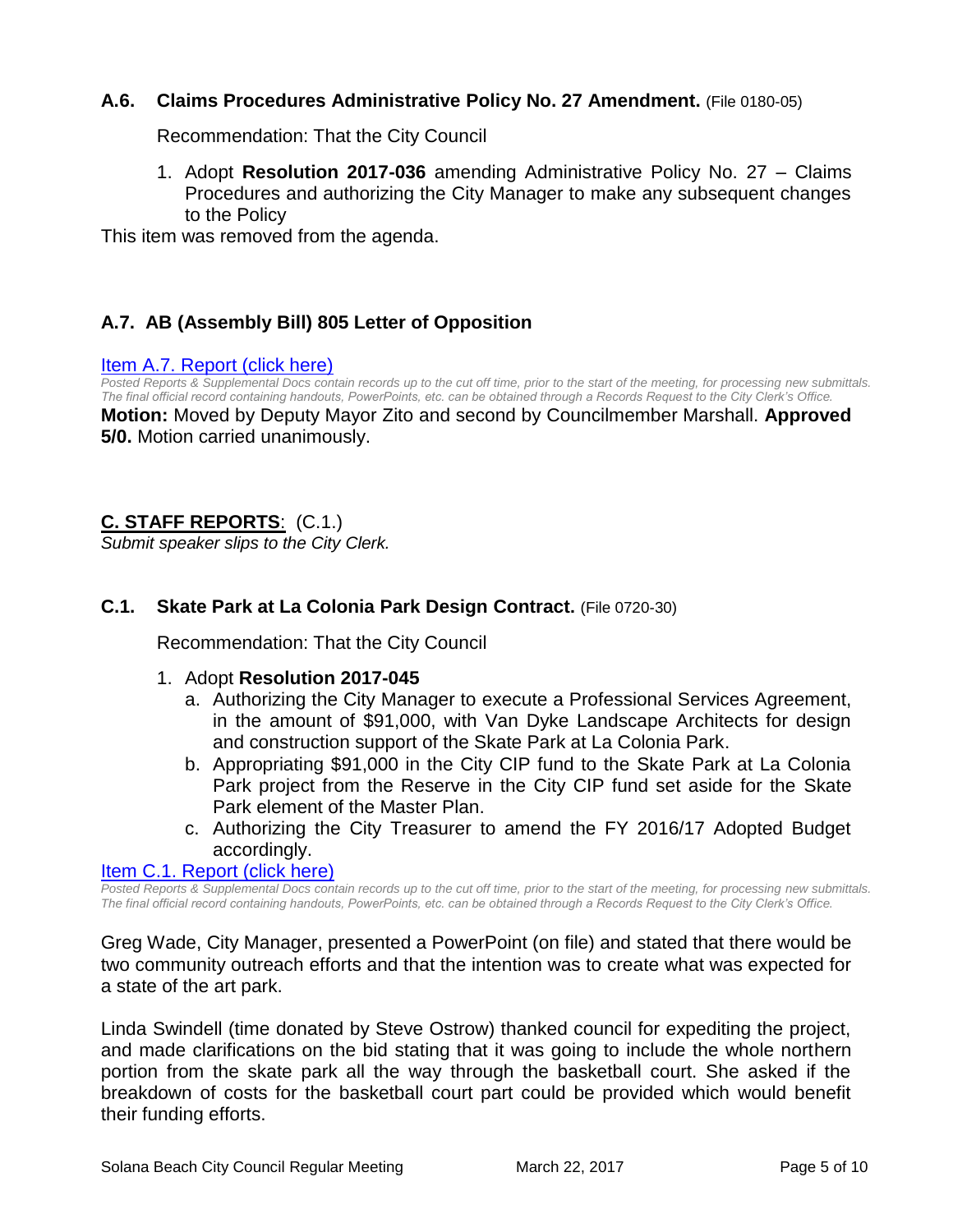Mayor Nichols stated that the breakdown of costs could be provided including the bid form that outlined the different items including the skate park, lighting, and basketball court.

Linda Swindell said that she was glad that Site Design was involved, that she met with California Ramp Works who was a big company that created skate parks in San Diego as well as work for the X Games and that it was good to see that a solid company was working alongside her, that there were many community members getting involved in the project helping with fundraising efforts and the workshops, that many people were interested with the design of the skate park, and that The Tony Hawk Foundation put requirements on the funds that they donated and that safety guidelines were followed.

Council discussed that the steps at La Colonia Park had been in skate videos and were famous in the skateboard world and to incorporate those steps in the park to honor the history in the design and discussed about the timeline for bidding documents.

Mitch Van Dyke stated that there was no specific schedule yet, but that he could have the first workshop in a month, a second workshop in another 4-6 weeks and, after the second workshop was completed, it would take 4 months to get the documents ready.

Council and Mr. Van Dyke discussed having the Parks and Recreation Committee and the Parks and Recreation Commission continue to be involved in moving the project forward, that the workshops would be located at La Colonia and schedule them on Saturdays when people were off of work but tag them with previously planned events, to consider combining fundraising along with the workshops, that a few trees might be removed in the design but that the aim would be to preserve the best specimen trees, and that the location of the park was set so addressing noise issues may be difficult.

**Motion:** Moved by Deputy Mayor Zito and second by Councilmember Marshall. **Approved 5/0.** Motion carried unanimously.

## **B. PUBLIC HEARINGS:** (B.1. – B.2.)

This portion of the agenda provides citizens an opportunity to express their views on a specific issue as required by law after proper noticing by submitting a speaker slip (located on the back table) to the City Clerk. After considering all of the evidence, including written materials and oral testimony, the City Council must make a decision supported by findings and the findings must be supported by substantial evidence in the record. An applicant or designees for a private development/business project, for which the public hearing is being held, is allotted a total of fifteen minutes to speak, as per SBMC 2.04.210. A portion of the fifteen minutes may be saved to respond to those who speak in opposition. All other speakers have three minutes each. Please be aware of the timer light on the Council Dais.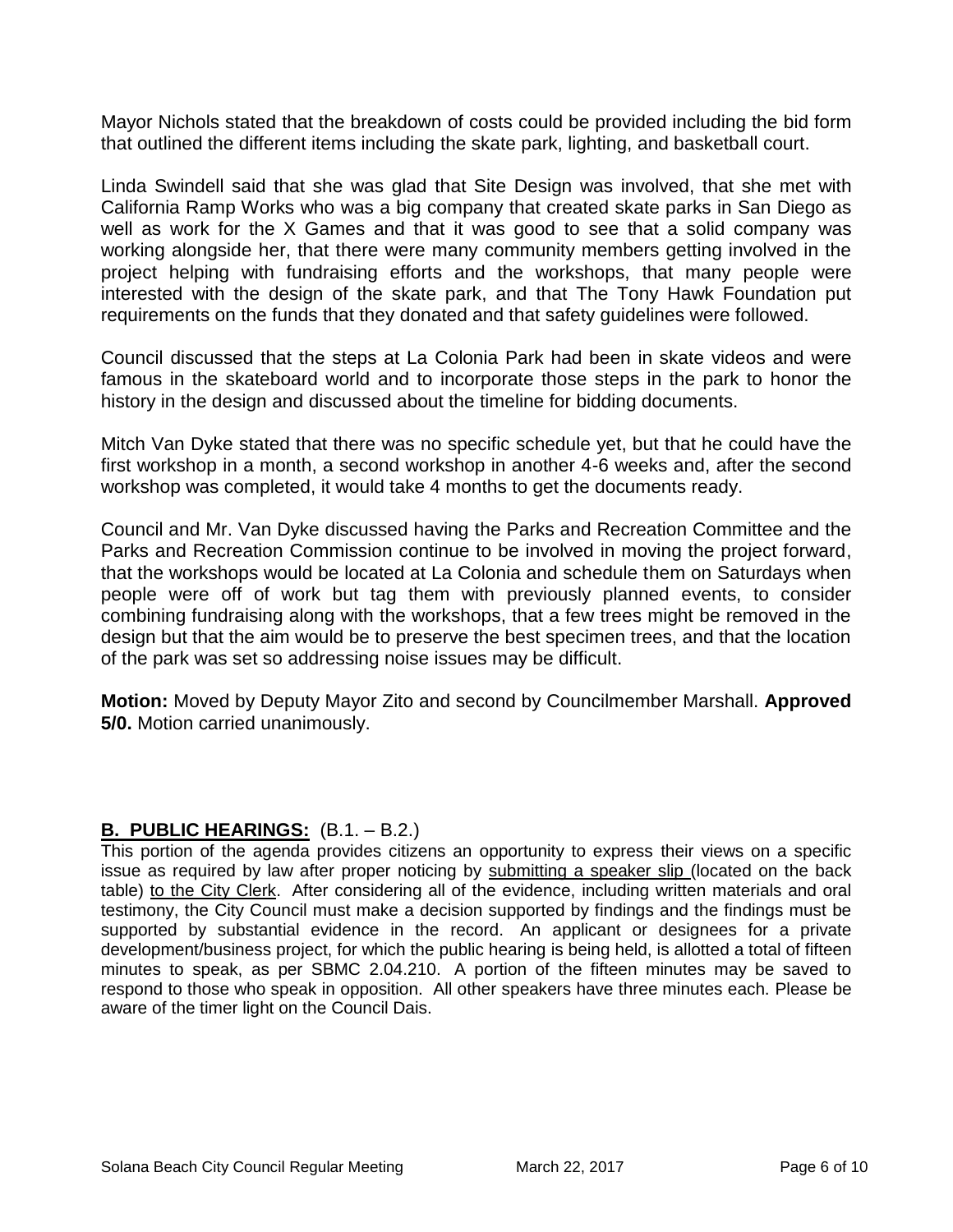#### **B.1. Public Hearing: 426 N. Granados, Applicant: Kakimoto, Case 17-16-34.** (File 0600-40)

Recommendation: The proposed project meets the minimum objective requirements under the SBMC, is consistent with the General Plan and may be found, as conditioned, to meet the discretionary findings required as discussed in this report to approve a DRP. Therefore, Staff recommends that the City Council:

- 1. Conduct the Public Hearing: Open the Public Hearing, Report Council Disclosures, Receive Public Testimony, Close the Public Hearing;
- 2. Find the project exempt from the California Environmental Quality Act pursuant to Section 15303 of the State CEQA Guidelines; and
- 3. If the City Council makes the requisite findings and approves the project, adopt **Resolution 2017-041** conditionally approving a DRP to construct a new one-story, single family residence with a partially subterranean garage, fully subterranean basement level and rooftop deck located at 426 N Granados Avenue, Solana Beach.

## [Item B.1. Report \(click here\)](https://solanabeach.govoffice3.com/vertical/Sites/%7B840804C2-F869-4904-9AE3-720581350CE7%7D/uploads/Item_B.1._Report_(Click_here)_3-22-17.PDF)

[B.1. Updated Report # 1 -](https://solanabeach.govoffice3.com/vertical/Sites/%7B840804C2-F869-4904-9AE3-720581350CE7%7D/uploads/B.1._Updated_Report__1_-_3-22-17_-__R.pdf) R

*Posted Reports & Supplemental Docs contain records up to the cut off time, prior to the start of the meeting, for processing new submittals. The final official record containing handouts, PowerPoints, etc. can be obtained through a Records Request to the City Clerk's Office.*

Mayor Nichols and Councilmember Hegenauer recused themselves due to owning properties within 500 ft. of the project.

Deputy Mayor Marshall opened the public hearing.

Applicant, Bill Kakimoto, stated that he requested a continuance to the date certain via email to work out some items with the neighbors.

**Motion:** Moved by Zito and seconded by Edson **to continue the item to a date certain of April 26, 2017**. **Approved 3/0/2** (Recused: Nichols, Edson) **Motion carried.**

Johanna Canlas, City Attorney, reminded the public that no discussion could take place with the Council since the public hearing was open.

#### **B.2. Public Hearing: 781 E. Solana Circle, Applicant: Corsetti, Case 17-16-42.** (File 0600-40)

The proposed project meets the minimum objective requirements under the Park Del Mar Development regulations and the underlying SBMC, could be found to be consistent with the General Plan and could be found, as conditioned, to meet the discretionary findings required as discussed in this report to approve a Development Review Permit (DRP). Therefore, Staff recommends that the City Council:

1. Conduct the Public Hearing: Open the Public Hearing, Report Council Disclosures, Receive Public Testimony, and Close the Public Hearing.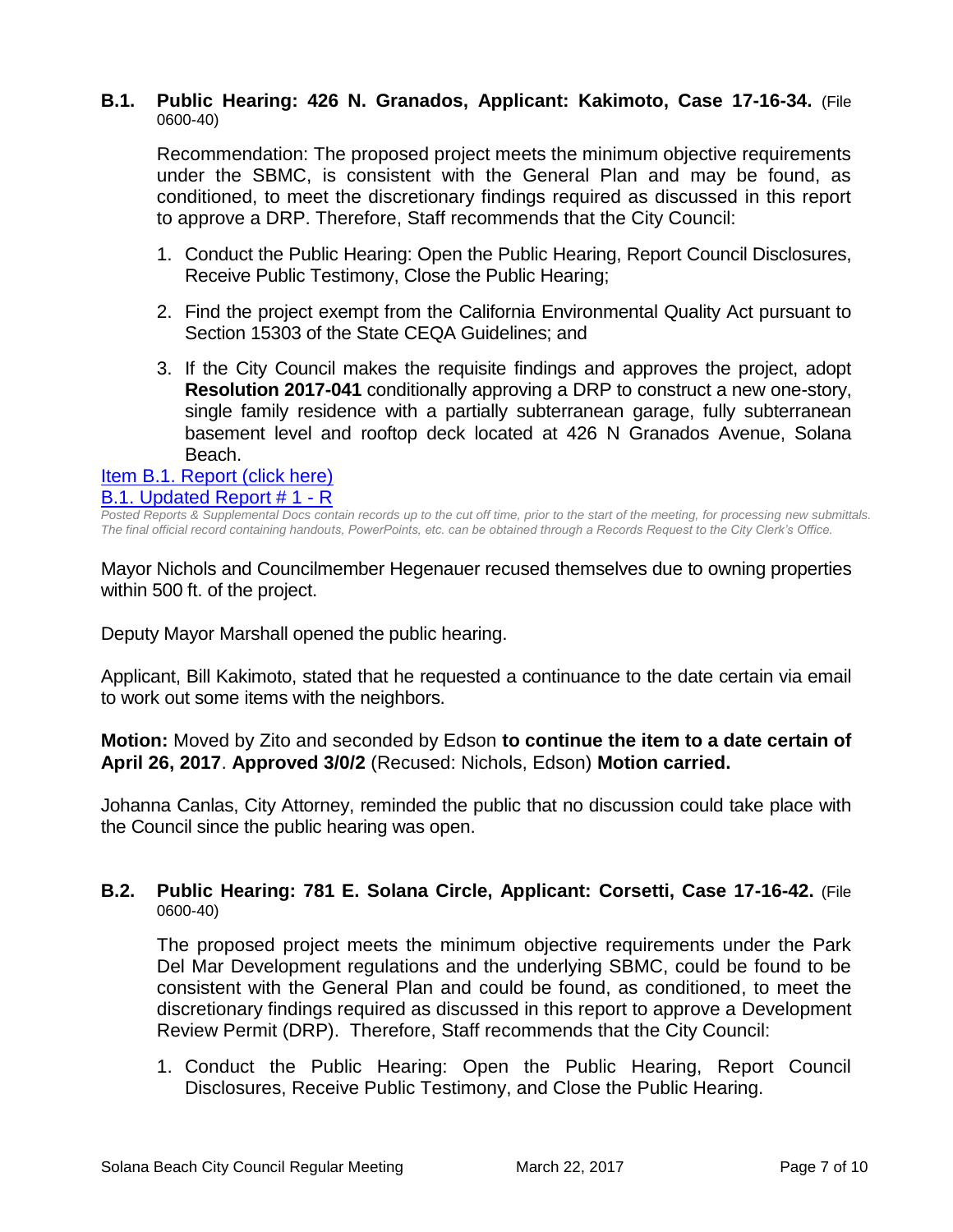- 2. Find the project exempt from the California Environmental Quality Act pursuant to Section 15303 of the State CEQA Guidelines; and
- 3. If the City Council makes the requisite findings and approves the project, adopt **Resolution 2017-040** conditionally approving a DRP to allow for the construction of a 948 square foot addition to the existing, one-story, single-family residence and garage at 781 East Solana Circle.

#### [Item B.2. Report \(click here\)](https://solanabeach.govoffice3.com/vertical/Sites/%7B840804C2-F869-4904-9AE3-720581350CE7%7D/uploads/Item_B.2._Report_(Click_here)_3-22-17.pdf)

*Posted Reports & Supplemental Docs contain records up to the cut off time, prior to the start of the meeting, for processing new submittals. The final official record containing handouts, PowerPoints, etc. can be obtained through a Records Request to the City Clerk's Office.*

Councilmember Edson recused herself due to owning property within 500 ft. of the project.

Greg Wade, City Manager, introduced the item.

Corey Andrews, Principal Planner, presented a PowerPoint (on file).

Mayor Nichols opened the public hearing.

Council disclosures.

Allen Jaffe, applicant, waived his option to make a presentation.

**Motion**: Moved by Councilmember Zito and second by Deputy Mayor Marshall to close the public hearing. **Approved 4/0/1** (Recused: Edson). Motion carried.

**Motion:** Moved by Councilmember Zito and second by Deputy Mayor Marshall. **Approved 4/0/1** (Recused: Edson). Motion carried.

#### **C. STAFF REPORTS**: (C.2. - C.4.)

*Submit speaker slips to the City Clerk.*

#### **C.2. Introduce Ordinance 474 (1st Reading) regarding California Public Employees Retirement System's (CalPERS) Contract Amendment.** (File 0520-50)

Recommendation: That the City Council

1. Adopt Resolution of Intention, **Resolution 2017-038,** and introduce **Ordinance 474** approving the City's intention to amend its CalPERS contract in order to implement California Public Employees Retirement System's Government Code Section 20516 (Employees Sharing Additional Cost) for the Solana Beach Fire Association employee group.

#### [Item C.2. Report \(click here\)](https://solanabeach.govoffice3.com/vertical/Sites/%7B840804C2-F869-4904-9AE3-720581350CE7%7D/uploads/Item_C.2._Report_(Click_here)_3-22-17.PDF)

*Posted Reports & Supplemental Docs contain records up to the cut off time, prior to the start of the meeting, for processing new submittals.*  The final official record containing handouts, PowerPoints, etc. can be obtained through a Records Request to the City Clerk's Office.

Greg Wade, City Manager, introduced the item, and stated that an adoption of the MOU for the Solana Beach Fire Association included a negotiated additional employee contribution of 3% of employer costs, and presented a PowerPoint (on file).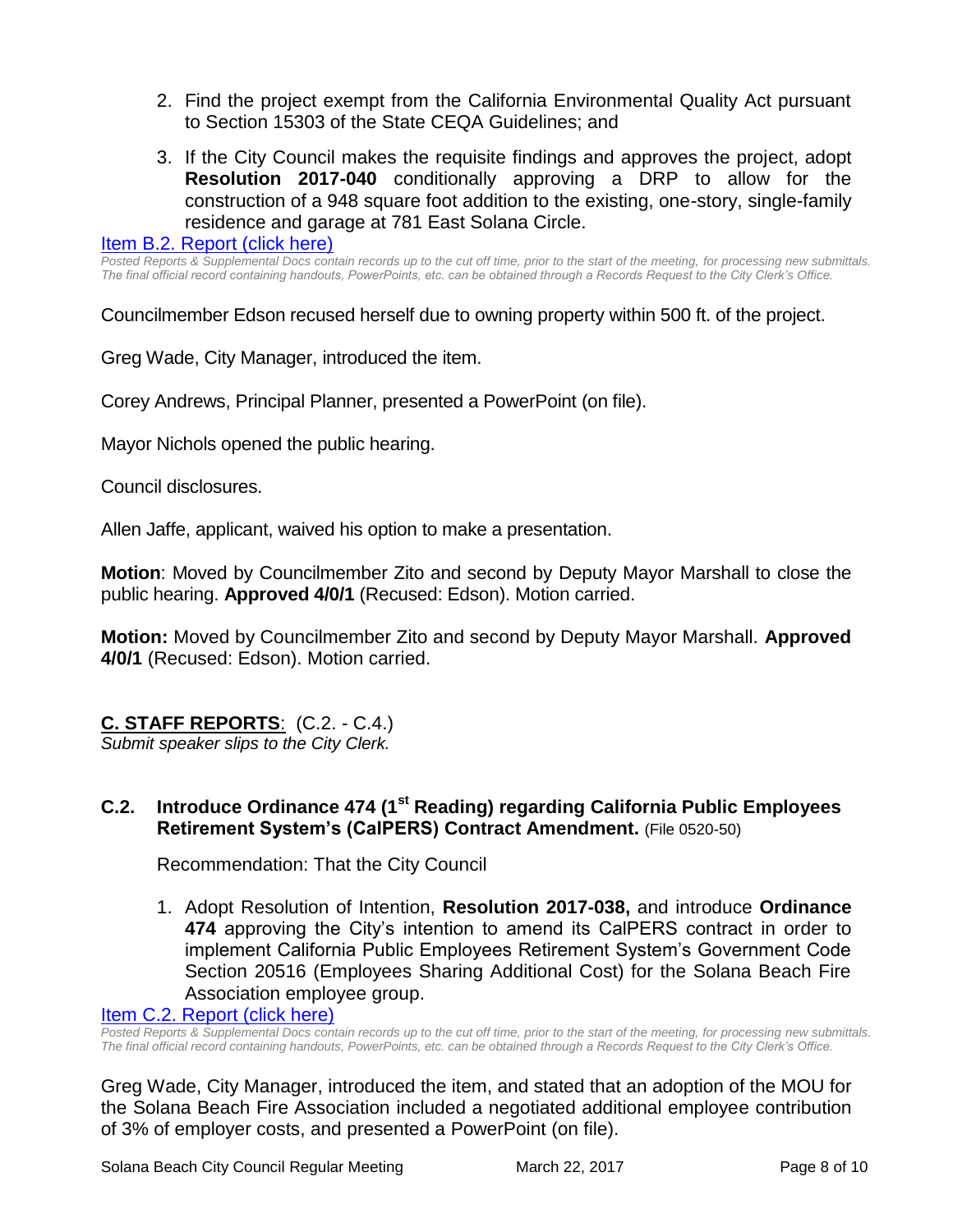Council and Staff discussed that the savings was a ball park but that annually they would fluctuate due to change in salaries, retirements, and incoming tier 1 employees, that it was a big deal for the firemen to pick up the 3% costs on their retirement, and thanked Greg Wade, Dan King, Pouneh Sammak, and Marie Berkuti for their work on this issue.

**Motion:** Moved by Councilmember Edson and second by Councilmember Zito. **Approved 5/0**. Motion carried unanimously.

## **C.3. Adopt Ordinance 473 (2nd Reading) regarding Speed limits.** (File 086-20)

Recommendation: That the City Council

1. Adopt **Ordinance 473** amending Chapter 10.36, Articles I and II, allowing speed limits to be declared by City Council resolution and repealing sections related to individual street segment speed limit changes.

#### [Item C.3. Report \(click here\)](https://solanabeach.govoffice3.com/vertical/Sites/%7B840804C2-F869-4904-9AE3-720581350CE7%7D/uploads/Item_C.3._Report_(Click_here)_3-22-17.PDF)

*Posted Reports & Supplemental Docs contain records up to the cut off time, prior to the start of the meeting, for processing new submittals. The final official record containing handouts, PowerPoints, etc. can be obtained through a Records Request to the City Clerk's Office.*

Johanna Canlas, City Attorney, read the title of the ordinance.

Council asked to clarify that the City could enforce the lower speed limits and that they would be enforceable now.

Johanna Canlas, City Attorney, stated that it was her understanding that there were circumstances and specific traffic conditions that warranted the speed limits that were adopted.

**Motion:** Moved by Councilmember Zito and second by Deputy Mayor Marshall. **Approved 5/0.** Motion carried unanimously.

#### **C.4. Introduce Ordinance 475 (1st Reading) regarding Renewal of Public, Education, and Government (PEG) fees for State Franchises.** (File 086-20)

Recommendation: That the City Council

1. Introduce **Ordinance 475** amending Section 13.20.020(B) of Solana Beach Municipal Code to renew the PEG fee for State franchisees.

[Item C.4. Report \(click here\)](https://solanabeach.govoffice3.com/vertical/Sites/%7B840804C2-F869-4904-9AE3-720581350CE7%7D/uploads/Item_C.4._Report_(Click_here)_3-22-17.PDF)

[C.4. Updated Report #1](https://solanabeach.govoffice3.com/vertical/Sites/%7B840804C2-F869-4904-9AE3-720581350CE7%7D/uploads/C.4._Updated_Report_1__(3-20-17_1130am).pdf)

*Posted Reports & Supplemental Docs contain records up to the cut off time, prior to the start of the meeting, for processing new submittals. The final official record containing handouts, PowerPoints, etc. can be obtained through a Records Request to the City Clerk's Office.*

Greg Wade, City Manager, introduced the item and explained that the City was advised by Cox, who is the City's primary franchise company, to update our ordinance in order to continue to receive PEG funds.

Council and Staff discussed that if the funds were not taken that there would not be a savings